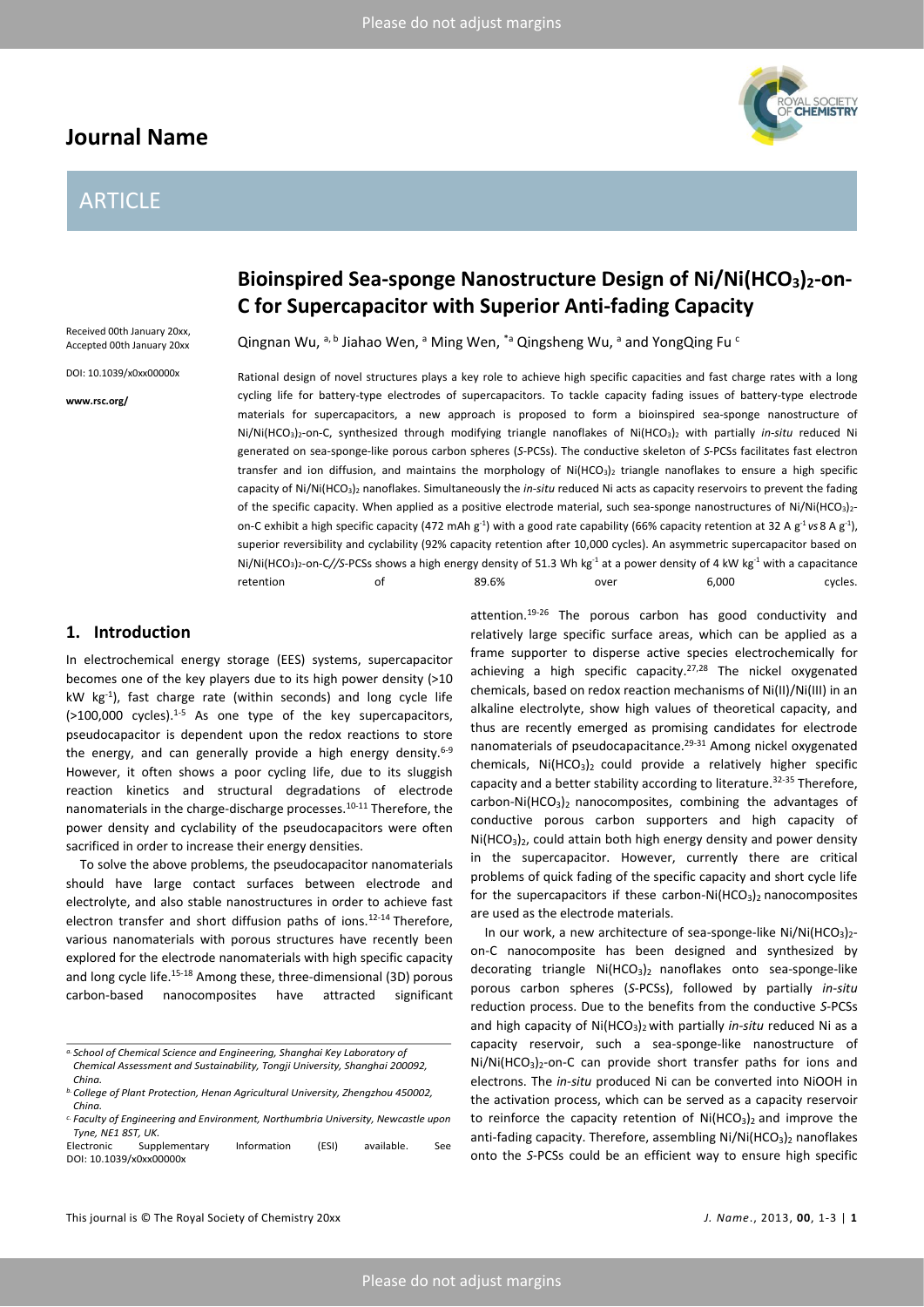capacity, good rate capability and long cycling life (92% capacity retention over 10,000 cycles). Furthermore, the superior electrochemical performance of Ni/Ni(HCO<sub>3</sub>)<sub>2</sub>-on-C and *S*-PCSs has a great potential for their practical applications in advanced asymmetric supercapacitors.

## **2. Experimental details**

#### **2.1. Synthesis of Ni/Ni(HCO3)2-on-C nanocomposite**

The typical synthesis process was performed by decorating the triangle Ni(HCO3)<sup>2</sup> nanoflakes onto *S*-PCS, followed by the partially *in-situ* reduction process. The first step was the preparation of Ni(HCO<sub>3</sub>)<sub>2</sub>-on-C nanocomposite. In a typical synthesis experiment, the pretreated *S*-PCS (60 mg) and Ni(NO<sub>3</sub>)<sub>2</sub>·6H<sub>2</sub>O (290 mg) were added into a mixed solvent of ethylene glycol and deionized water with a volume ratio of 7:1 and a total volume of 12 mL, and then sonicated (at a frequency of 100 kHz) for 30 min. The urea (240 mg) was added into the above solution under a constant magnetic stirring for 60 min. The mixture was then transferred into a 20 mL Teflon-lined stainless steel autoclave under a temperature of 160℃ for 12 hrs. The collected precipitate product of  $Ni(HCO<sub>3</sub>)<sub>2</sub>$ -on-C was washed with deionized water and ethanol in a sequence, and dried in a vacuum oven at 60℃ for overnight. The second step was the formation of sea-sponge-like nanostructures of  $Ni/Ni(HCO<sub>3</sub>)<sub>2</sub>$ -on-C, which was followed by an *in-situ* reduction process. NaHCO<sub>3</sub> (500) mg) was dissolved into ethylene glycol (15 mL) under a continuous stirring for 60 min, then the prepared  $Ni(HCO<sub>3</sub>)<sub>2</sub>$ -on-C was added inside and agitated ultrasonically for 30 min. The mixture was transferred into a 20 mL Teflon-lined stainless steel autoclave heated to 160℃ and maintained for 12 hrs. Finally, the precipitate product of Ni/Ni(HCO<sub>3</sub>)<sub>2</sub>-on-C nanocomposite was obtained, washed with deionized water and ethanol in a sequence, and finally dried at 60℃ in a vacuum oven for overnight.

#### **2.2 Characterization**

Morphology and sizes of the products were measured using a fieldemission scanning electron microscope (FE-SEM, JEOL, S-4800) and a transmission electron microscope (TEM, JEOL, JEM-2100EX). Elemental analysis was conducted using an energy-dispersive X-ray spectroscope (EDX, Oxford, TN-5400). Crystalline structures of the products were characterized using a powder X-ray diffraction (XRD, Bruker, D8 Advance) with Cu Kα X-ray radiation source (λ=0.154056 nm). The chemical elements and their binding states were analysed using an X-ray photoelectron spectroscope (XPS, Perkin Elmer, PHI-5000C ESCA) with an Al Kα radiation (*hν*=1486.6 eV). The peak shifts of the spectra were calibrated using the surface carbon (C *1s*=284.6 eV) and the data analysis was carried out using the XPSPeak41. Thermal properties of the nanomaterials were characterized using thermogravimetric (TG, Netzsch, STA409PC) and differential scanning calorimeter (DSC, Netzsch, STA409PC) with temperatures from 30 to 800°C and a heating rate of  $10^{\circ}$ C min<sup>-1</sup> in air. The specific surface areas and pore sizes of the composites were determined based on a Brunauer Emmett Teller method (BET, Micromeritics, ASAP2020) at -196℃.



Fig. 1. (A) Fabrication scheme of Ni/Ni(HCO<sub>3</sub>)<sub>2</sub>-on-C nanocomposites. (B) electrochemical storage mechanism of Ni/Ni(HCO3)2-on-C in three-electrode cell system.

#### **3. Results and discussions**

#### **3.1. Formation and electrochemical mechanism**

Fig. 1A illustrates the fabrication process of  $Ni/Ni(HCO<sub>3</sub>)<sub>2</sub>$ -on-C nanocomposites, which were synthesized through modifying the triangle Ni(HCO<sub>3</sub>)<sub>2</sub> nanoflakes onto the *S-PCS* followed by partially *in-situ* reduction process. The *S*-PCS with interconnected channels and large specific surface areas was synthesized by ultrasonically spraying pyrolysis, which provides a rigid support to disperse  $Ni(HCO<sub>3</sub>)<sub>2</sub>$ . 36,37 During the synthesis process, the OH species produced by urea hydrolysis react with  $Ni<sup>2+</sup>$  to form an ultrathin  $Ni(OH)_2$  film. The HCO<sub>3</sub>, generated from CO<sub>2</sub> hydrolysis process, reacts with  $Ni(OH)_2$  to form  $Ni(HCO_3)_2$  nanoflakes (see Step I in Fig. 1A).<sup>32</sup> The chemical reactions in these processes are summarized as follows:

Urea hydrolysis:

$$
CO(NH_2)_2 + 3H_2O \to 2NH_3 \cdot H_2O + CO_2
$$
 (1)

$$
NH_3 \cdot H_2O \rightarrow NH_4^+ + OH^-\tag{2}
$$

Precipitation of ultrathin  $Ni(OH)_2$  film:

$$
Ni^{2+}+2OH\rightarrow Ni(OH)_2
$$
 (3)

CO<sup>2</sup> hydrolysis:

$$
CO2+H2O \rightarrow HCO3+H+
$$
 (4)

Precipitation of  $Ni(HCO<sub>3</sub>)<sub>2</sub>$  nanoflakes:

$$
Ni(OH)_2 + 2HCO_3 \rightarrow Ni(HCO_3)_2 + 2OH
$$
 (5)

The morphologies of Ni(HCO<sub>3</sub>)<sub>2</sub>-on-C nanocomposites obtained at different process stages are shown in Fig. S1, confirming the proposed synthesis mechanisms. Afterwards, the partially *in-situ* reduction process of  $Ni(HCO<sub>3</sub>)<sub>2</sub>$ -on-C results in the formation of seasponge-like Ni/Ni(HCO<sub>3</sub>)<sub>2</sub>-on-C nanocomposite in ethylene glycol, assisted by NaHCO<sub>3</sub> to increase the electrode potential of Ni(HCO<sub>3</sub>)<sub>2</sub> (Fig. 1A, Step II).38,39 The chemical reactions of *in-situ* reduction process are summarized as follows:

$$
Ni(HCO3)2+2e=Ni+2HCO3
$$
 (6)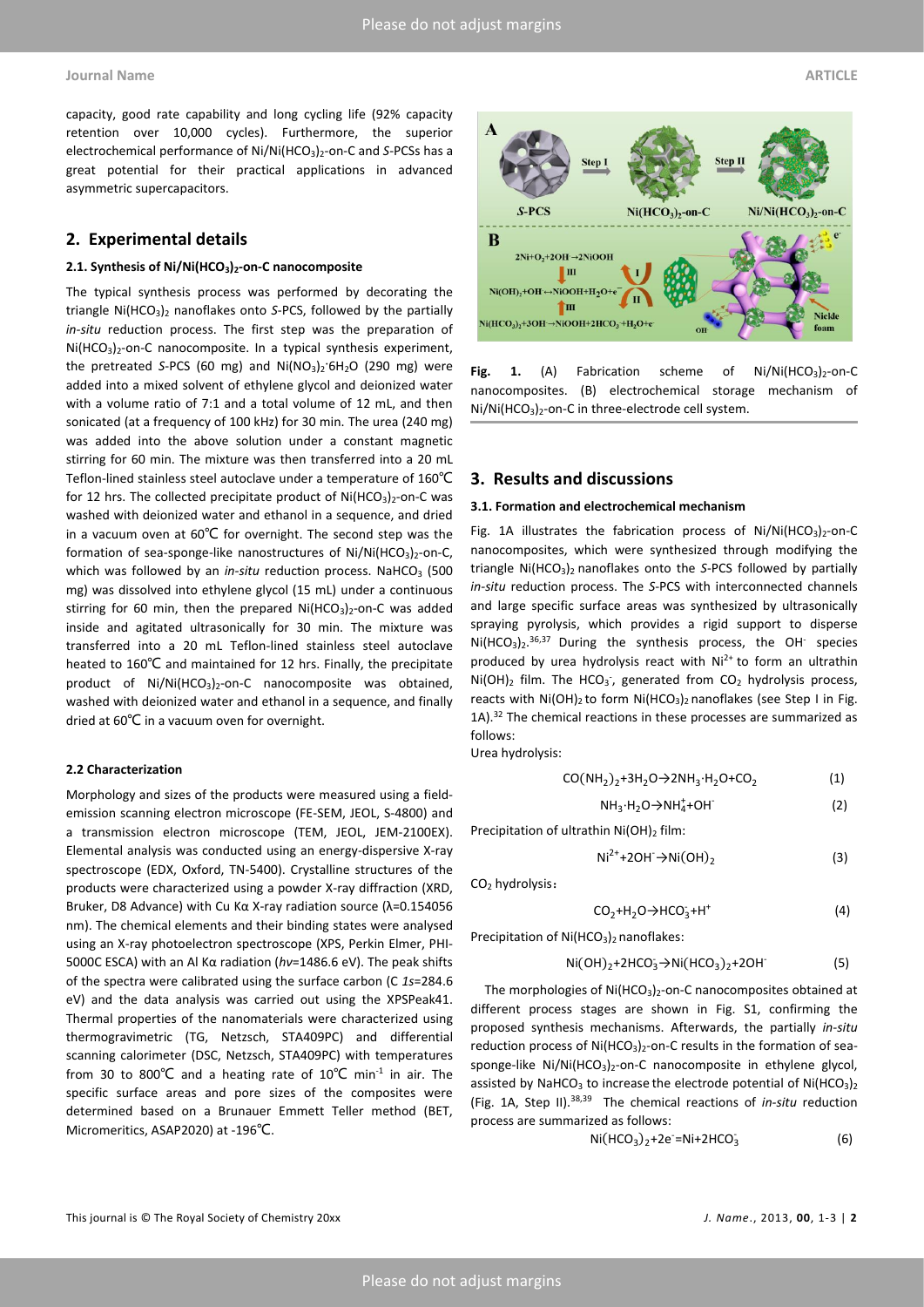

Fig. 2. SEM, TEM, HRTEM images with corresponding SADE patterns of (A) Ni(HCO<sub>3</sub>)<sub>2</sub>-on-C and (B) Ni/Ni(HCO<sub>3</sub>)<sub>2</sub>-on-C. (C) Elemental mapping images of  $Ni/Ni(HCO<sub>3</sub>)<sub>2</sub>$ -on-C composite.

$$
C_2O_4^{2-} + 8H_2O + 8e^- = C_2H_6O_2 + 10OH \tag{7}
$$

# **3.2. Morphology and structural analysis**

Fig. 2 shows the SEM and TEM images of  $Ni(HCO<sub>3</sub>)<sub>2</sub>$ -on-C and  $Ni/HCO<sub>3</sub>)<sub>2</sub>$ -on-C nanocomposites. The triangle  $Ni(HCO<sub>3</sub>)<sub>2</sub>$ nanoflakes (~50 nm) are covered on the surfaces of skeleton structures of *S*-PCS (Fig. 2A1,2 and Fig. S2B). The *S*-PCSs (~2 µm in diameter, Fig. S3) have interconnected channel structures with a width of ~300 nm as shown in Fig. S2A, which is beneficial for the electrolytic infiltration and ion diffusion in electrochemical reaction process. The SEM image and its corresponding distribution column diagram of *S*-PCS are shown in Fig. S3. In Fig. 2A3, the high resolution TEM (HRTEM) image of  $Ni(HCO<sub>3</sub>)<sub>2</sub>$  proves that these triangle nanoflakes are highly crystallized structures with a lattice fringes spacing of 0.195 nm, which corresponds to the (330) plane of  $Ni(HCO<sub>3</sub>)<sub>2</sub>$ . The patterns of selected area electron diffraction (SAED) in Fig. 2A<sup>4</sup> show the polycrystalline diffraction rings for the lattice planes of  $Ni(HCO<sub>3</sub>)<sub>2</sub>$ , i.e., (211), (330) and (600). For the Ni/Ni(HCO<sub>3</sub>)<sub>2</sub>-on-C, the shape of Ni(HCO<sub>3</sub>)<sub>2</sub> nanoflakes is changed

from triangle into irregular shape after the partially *in-situ* reduction process (Fig. 2B<sub>1,2</sub>, and Fig. S2C). As shown in Fig. 2B<sub>3</sub>, the mixed lattice fringes with a spacing of 0.195 nm and another spacing of 0.215 nm are corresponding to (330) plane of  $Ni(HCO<sub>3</sub>)<sub>2</sub>$ and (111) plane of Ni, indicating co-existence of crystallized metallic Ni inside the  $Ni(HCO<sub>3</sub>)<sub>2</sub>$  nanocrystals. The corresponding SAED patterns show the polycrystalline diffraction rings, corresponding to the lattice planes of (211) and (330) of the Ni(HCO<sub>3</sub>)<sub>2</sub> and the lattice plane (111) of Ni (Fig. 2B4). The nitrogen adsorption-desorption curve exhibits a type IV isotherm for the  $Ni/Ni(HCO<sub>3</sub>)<sub>2</sub>$ -on-C nanocomposite (Fig. S4), confirming its mesoporous nanostructures.<sup>32,40</sup> Such nanostructures with numerous interconnected nanopores provide a large specific surface area of 125.2596  $m^2$  g<sup>-1</sup> (Table S1), which can significantly enhance the ion diffusion and provide numerous activated sites for the electrochemical reactions. In Fig. 2C, EDX mapping of  $Ni/Ni(HCO<sub>3</sub>)<sub>2</sub>$ on-C confirms that the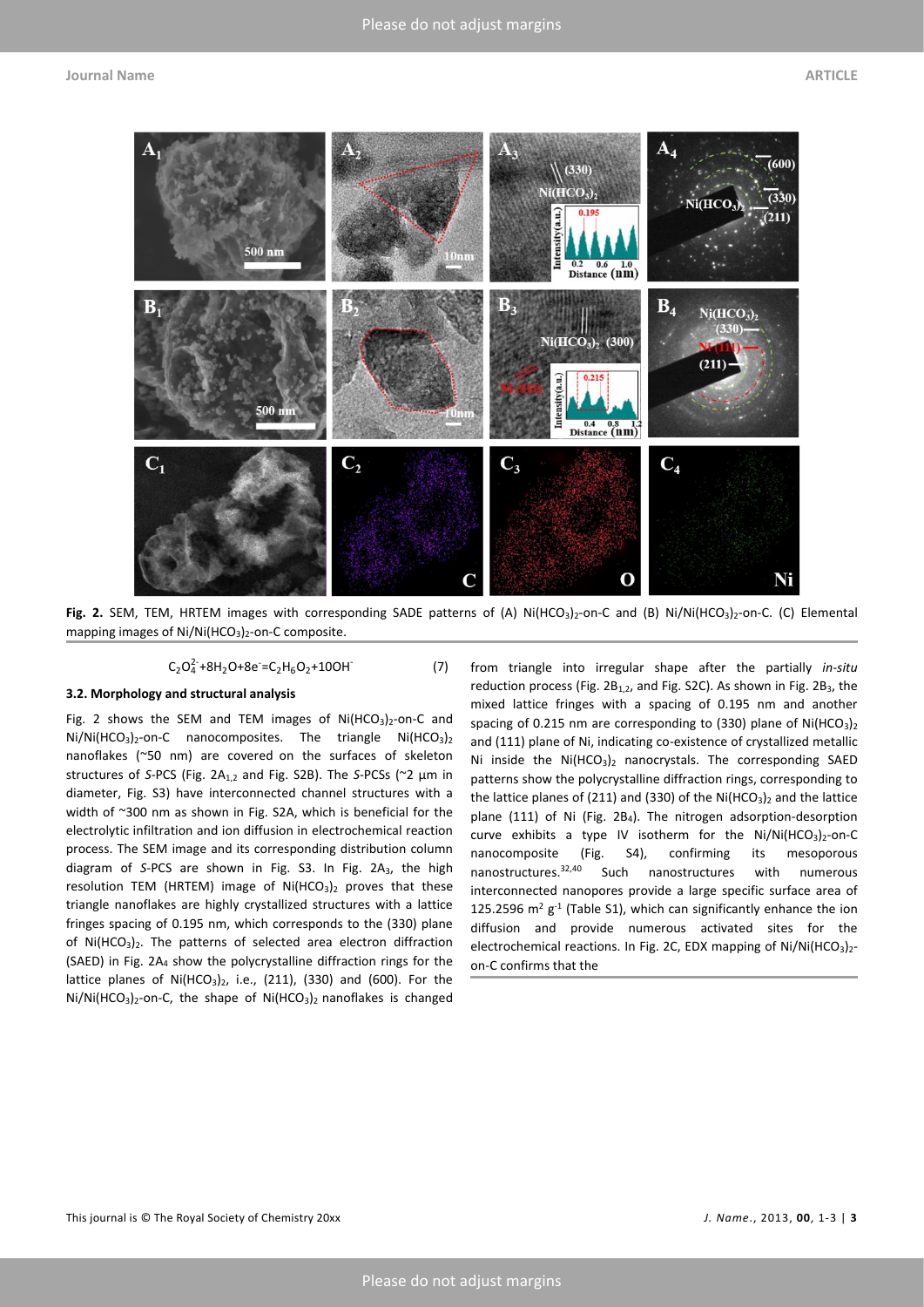**Journal Name ARTICLE**



**Fig. 3.** (A) XRD, (B) EDX, (C) TG and (D) DSC patterns of (a)  $Ni(HCO<sub>3</sub>)<sub>2</sub>$ -on-C and (b)  $Ni/HCO<sub>3</sub>)<sub>2</sub>$ -on-C.

Table 1. EDX data of *S-PCS*, Ni(HCO<sub>3</sub>)<sub>2</sub>-on-C and Ni/Ni(HCO<sub>3</sub>)<sub>2</sub>-on-C.

| Sample               | ֊<br>(weight%) | Ο<br>(weight%) | Ni<br>(weight%)          |
|----------------------|----------------|----------------|--------------------------|
| S-PCS                | 100            | -              | $\overline{\phantom{a}}$ |
| $Ni(HCO3)2$ -on-C    | 21.99          | 31.74          | 46.27                    |
| $Ni/Ni(HCO3)2$ -on-C | 35.83          | 17.49          | 46.68                    |



spherical nanostructures are  $Ni/Ni(HCO<sub>3</sub>)<sub>2</sub>$  nanoflakes covered on the surfaces of *S*-PCS. To be compared with, the EDX mapping of *S*-PCS is provided in Fig. S5.

Fig. 3 shows the analysis results of XRD, EDX, TG and DSC for the prepared samples. From the XRD analysis, eighteen explicit peaks can be observed for the  $Ni(HCO<sub>3</sub>)<sub>2</sub>$ -on-C, which are all corresponding to the planes of Ni(HCO<sub>3</sub>)<sub>2</sub> (JCPDS#15-0782). This proves the formation of highly crystallized Ni(HCO<sub>3</sub>)<sub>2</sub> on *S-PCS* (Fig. 3A). For the Ni/Ni(HCO<sub>3</sub>)<sub>2</sub>-on-C, apart from the peaks of Ni(HCO<sub>3</sub>)<sub>2</sub>on-C, two extra diffraction peaks at 44.4º (111) and 76.1º (220) can be indexed to the face-centre-cubic (fcc) phase of Ni (JCPDS#65- 0380), indicating the success of *in-situ* reduction of Ni(HCO<sub>3</sub>)<sub>2</sub>. The weak diffraction peaks of Ni phase can be observed in the XRD curve, indicating that there is small amount of Ni existed in the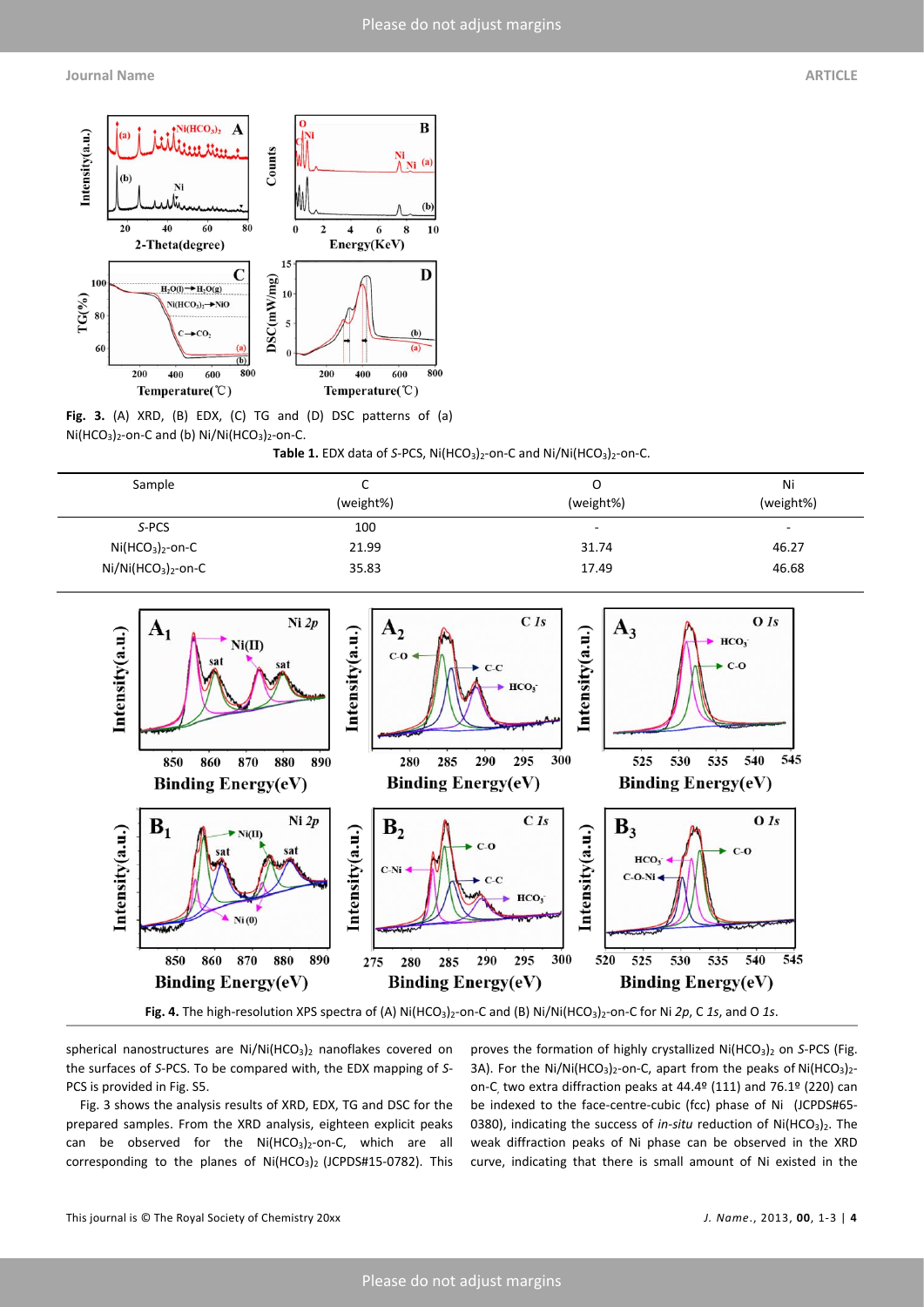#### **Journal Name ARTICLE**

 $Ni/Ni(HCO<sub>3</sub>)<sub>2</sub>$ -on-C, which agrees with XPS results. The samples with different Ni contents were prepared and characterized, and the results are shown in Fig. S6. In addition, all the samples show a broad and weak peak at a  $2\theta$  of  $24^{\circ}$ , which is attributed to the amorphous nature of *S*-PCS. Results of XRD, HRTEM and SAED patterns of *S*-PCS are presented in Fig. S7. In Fig. 3B, EDX spectra show the existence of C, O, Ni elements in all the samples. Although the weight percentage of Ni did not show apparent changes after the partially *in-situ* reduction process, the weight percentage of oxygen was found to decrease and the weight percentage of carbon to increase (as listed in Table 1). These prove the formation of mixed nanostructure of  $Ni/Ni(HCO<sub>3</sub>)<sub>2</sub>$ , which is in a good agreement with the XRD results. The TG results are shown in Fig. 3C. All these curves could be divided into three stages: e. g., solvent evaporation (below 100°C); decomposition of Ni(HCO<sub>3</sub>)<sub>2</sub> (280℃~350℃); and decomposition of *S*-PCS (350℃~450℃), respectively. Based on the measured weight losses, the weight percentages of  $Ni/Ni(HCO<sub>3</sub>)<sub>2</sub>$  and S-PCS for the  $Ni/Ni(HCO<sub>3</sub>)<sub>2</sub>$ -on-C

nanocomposites were calculated to be ~70% and ~25%. In Fig. 3D, DSC measurements show that the transition temperatures of Ni/Ni(HCO<sub>3</sub>)<sub>2</sub>-on-C at different stages are higher than those of  $Ni(HCO<sub>3</sub>)<sub>2</sub>$ -on-C, mainly due to the formation of new bonds in the Ni/Ni(HCO3)2-on-C (such as C-O-Ni and C-Ni) between *S*-PCS and Ni/Ni(HCO<sub>3</sub>)<sub>2</sub> during the *in-situ* reduction process. To be compared with, the EDX pattern and TG spectrum of *S*-PCS are given in Fig. S5.

XPS analysis was performed to confirm the formation of new chemical bonds (Fig. S8). The photoemission peaks of Ni *2p*, C *1s* and O 1s appear in the survey scan spectra of both the  $Ni(HCO<sub>3</sub>)<sub>2</sub>$ on-C and  $Ni/Ni(HCO<sub>3</sub>)<sub>2</sub>$ -on-C. For the  $Ni(HCO<sub>3</sub>)<sub>2</sub>$ -on-C, the high resolution spectrum of Ni *2p* exhibits two peaks at 855.8 eV and 873.5 eV along with their corresponding satellite peaks at 861.6 eV and 879.9 eV, indicating the existence of  $Ni^{2+}$  in Ni(HCO<sub>3</sub>)<sub>2</sub>-on-C (Fig. 4A1). In the high resolution spectrum of C *1s*, the photoemission peak can be deconvoluted into three peaks at 284.3 eV, 285.5 eV



Fig. 5. The electrochemical performance of (a) Ni(HCO<sub>3</sub>)<sub>2</sub>-on-C and (b) Ni/Ni(HCO<sub>3</sub>)<sub>2</sub> on-C: (A, B) The activation processes. (C) CV curves. (D) Discharge curves. (E) The capacities at different current densities calculated by discharging curves. (F) The cycle performances at a current density of 10 A  $g^{-1}$  with an inset of Nyquist plots.

and 288.8 eV, respectively, corresponding to the chemical bonds of C-O and C-C in S-PCS and HCO<sub>3</sub> in triangle Ni(HCO<sub>3</sub>)<sub>2</sub> nanoflakes (Fig. 4A2). As shown in Fig. 4A3, the O *1s* peak can be deconvoluted into two peaks at 531.7 eV and 532.5 eV, which are assigned to the bonds of HCO<sub>3</sub><sup>-</sup> and C-OH, proving that the Ni(HCO<sub>3</sub>)<sub>2</sub> nanoflakes are covered on the *S*-PCS surfaces. For the Ni/Ni(HCO<sub>3</sub>)<sub>2</sub>-on-C, the peaks of Ni *2p*3/2 and Ni *2p*1/2 can be deconvoluted into four peaks at 854.7 eV and 872.5 eV, 855.8 eV and 873.5 eV, which are assigned to Ni<sup>0</sup> in metallic Ni and Ni<sup>2+</sup> in Ni(HCO<sub>3</sub>)<sub>2</sub>, indicating the formation of Ni/Ni(HCO<sub>3</sub>)<sub>2</sub> composites (Fig. 4B<sub>1</sub>). To further verify the existence of metallic Ni<sup>0</sup> in Ni/Ni(HCO<sub>3</sub>)<sub>2</sub>-on-C, the raw data of Ni 2p spectra for both Ni/Ni(HCO<sub>3</sub>)<sub>2</sub>-on-C and Ni(HCO<sub>3</sub>)<sub>2</sub>-on-C were

analysed and the results are shown in Fig. S8. According to these curves, an obvious shift appeared in the  $Ni/Ni(HCO<sub>3</sub>)<sub>2</sub>$ -on-C reveals its lower energy in  $Ni/Ni(HCO<sub>3</sub>)<sub>2</sub>$ -on-C products. The reason is that the metallic Ni has a lower binding energy, indicating the existence of metallic Ni in Ni/Ni(HCO<sub>3</sub>)<sub>2</sub>-on-C. In Figs.  $4B_2$  and  $4B_3$ , apart from the peaks which are already presented in those of  $Ni(HCO<sub>3</sub>)<sub>2</sub>$ -on-C, there are new bonds of C-Ni at 283.6 eV and C-O-Ni at 530.2 eV obtained after the partially *in-situ* reduction process,<sup>11</sup> which can well-explain the results from the TG measurement. These new bonds play important roles in the electrochemical processes. They not only enhance the binding forces among different components, but also stabilize the nanostructures during charge-discharge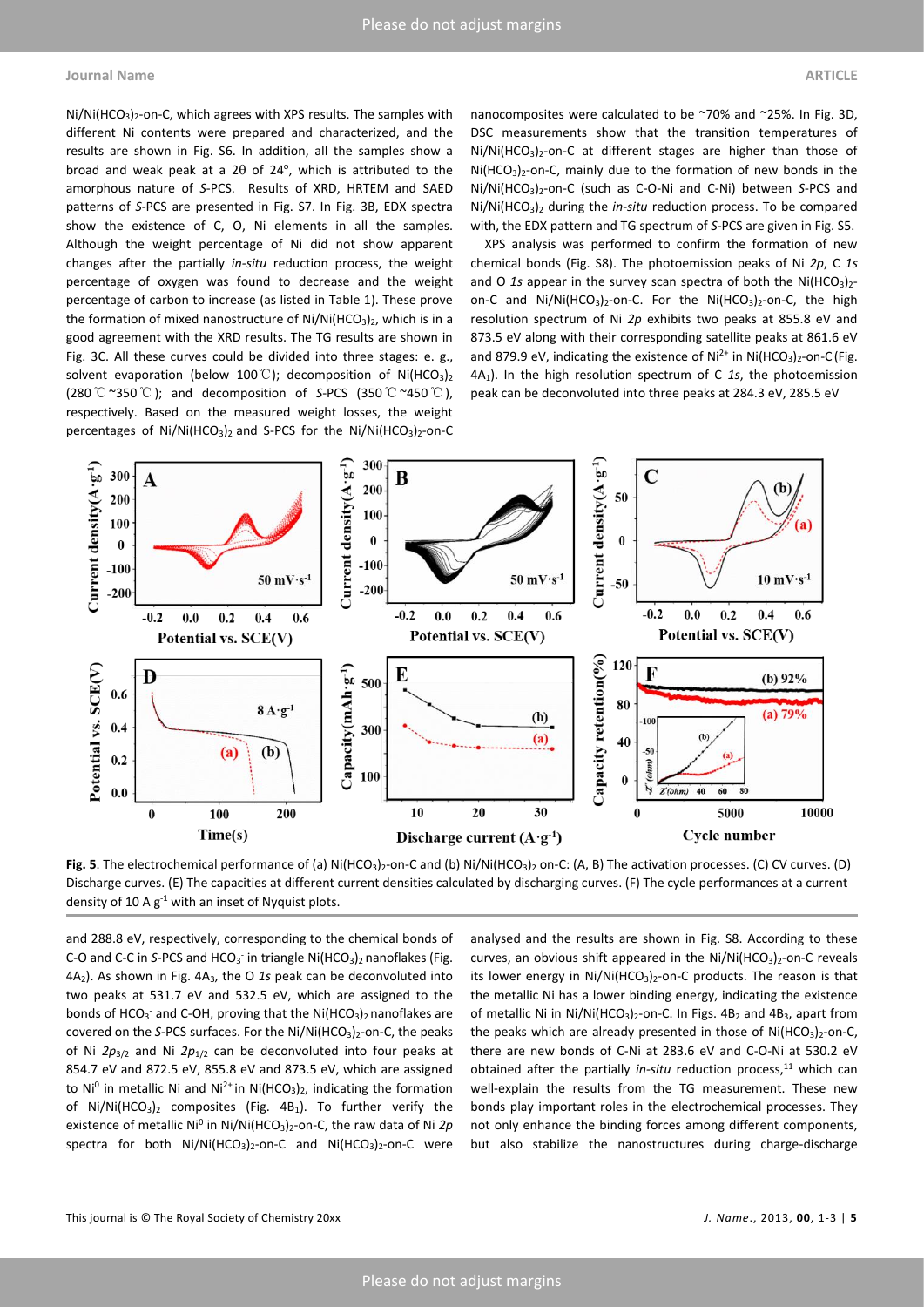processes. They can also significantly improve the electrical conductivity and promote the ion diffusion and electron transfer.

#### **3.3. Electrochemical characterization of nanocomposites**

Electrochemical performance of both the  $Ni(HCO<sub>3</sub>)<sub>2</sub>$ -on-C and Ni/Ni(HCO<sub>3</sub>)<sub>2</sub>-on-C was measured based on a three-electrode cell system. The increasing cyclic voltammetry (CV) areas in Figs. 5A and 5B show the electrochemical activation processes of as-obtained samples, which are mainly contributed from  $Ni(HCO<sub>3</sub>)<sub>2</sub>$  and  $Ni/Ni(HCO<sub>3</sub>)<sub>2</sub>$ . This process is presented in Fig. S9.<sup>41-43</sup> Typical CV curves of samples at the same scan rate  $(10 \text{ mV s}^{-1})$  were obtained and the data are summarized in Fig. 5C. In these CV curves, pairs of redox couple peaks can be observed, which are linked with the fast and reversible reactions of  $Ni^{3+}/Ni^{2+}$  redox couples, proving their suitability as the battery-type electrode nanomaterial. However, it is observed that the CV area and peak current density of the Ni/Ni(HCO<sub>3</sub>)<sub>2</sub>-on-C are apparently larger than those of the

Ni(HCO3)2-on-C, indicating a larger specific capacity of the Ni/Ni(HCO<sub>3</sub>)<sub>2</sub>-on-C. Fig. 5D shows discharge curves of these two samples operated at the same current density (8 A  $g^{-1}$ ). According to the computational formula, the specific capacity is positively correlated to the discharge time, which demonstrates a good consistency with the results displayed in the CV curves. The CV and galvanostatic charging-discharging (GCD) curves of as-prepared samples at different scan rates or current densities, as well as the corresponding specific capacitances were further investigated (Fig. S10, S11 and S12). The specific capacities obtained from the different discharging curves are summarized in Fig. 5E. It should be noted that the specific capacity is negatively correlated to the current density, mainly because the kinetics of redox reactions are too slow to follow the potential changes. As shown in the graph, the Ni/Ni(HCO<sub>3</sub>)<sub>2</sub>-on-C exhibits a larger specific capacity (472 mAh  $g^{-1}$ ) than that of Ni(HCO<sub>3</sub>)<sub>2</sub>-on-C (249 mAh  $g^{-1}$ ) at a current density of 8 A

**Table 2** Cycling life of various Ni-based electrode nanomaterials reported in the literature.

| <b>Materials</b>                                                   | Specific capacitance              | Cycling life   | Ref. (year) |
|--------------------------------------------------------------------|-----------------------------------|----------------|-------------|
| Manganese carbonate quantum<br>$dots/Ni(HCO3)2$ -MnCO <sub>3</sub> | 2641.3 F $g^{-1}$ at 3 A $g^{-1}$ | 91.3% (10,000) | 44(2015)    |
| 3D porous $Ni(OH)_{2}$                                             | 2110 F $g^{-1}$ at 1 A $g^{-1}$   | 53% (2,000)    | 45(2018)    |
| Ultrathin NiCo <sub>2</sub> S <sub>4</sub> @graphene               | 1432 F $g^{-1}$ at 1 A $g^{-1}$   | 84.3% (5,000)  | 46(2018)    |
| Ni-Co hydroxide embedded in GH                                     | 544 C $g^{-1}$ at 2 A $g^{-1}$    | 85% (5,000)    | 47(2018)    |
| $NiCo2S4/graphene$                                                 | 1063 F $g^{-1}$ at 2 A $g^{-1}$   | 82% (10,000)   | 48(2018)    |
| Ni-EA (ellagic acid)                                               | 1050 F $g^{-1}$ at 0.5 A $g^{-1}$ | 91.8% (4,000)  | 49(2018)    |
| $Ni/Ni(HCO3)2$ -on-C                                               | 2888 F $g^{-1}$ at 8 A $g^{-1}$   | 92% (10,000)   | This work   |
|                                                                    |                                   |                |             |

**Table 3** Energy densities and power densities of various supercapacitors based on carbon/Ni-compound as positive electrode nanomaterials reported in the literature.

| <b>Materials</b>                                                                       | Energy density (Wh $kg^{-1}$ ) | Power density ( $kW$ kg <sup>-1</sup> ) | Ref.(year) |
|----------------------------------------------------------------------------------------|--------------------------------|-----------------------------------------|------------|
| $PNTS^{(a)}$ @NiCo <sub>2</sub> S <sub>4</sub> //PNTs@NiCo <sub>2</sub> S <sub>4</sub> | 21.3                           | 0.417                                   | 51 (2017)  |
| $Co_3O_4@NiCo_2O_4//AC$                                                                | 75.6                           | 1.053                                   | 52 (2017)  |
| $Ni-P@Ni-Co//AC(b)$                                                                    | 28.9                           | 0.4                                     | 53 (2018)  |
| $NiCo2O4-PPy(c) // AC$                                                                 | 45.6                           | 0.362                                   | 54 (2018)  |
| Ppy@NiCo <sub>2</sub> S <sub>4</sub> //N-C <sup>(d)</sup>                              | 50.82                          | 0.16                                    | 55 (2018)  |
| P doped $Ni(OH)_{2}/AC$                                                                | 81.3                           | 0.635                                   | 56 (2018)  |
| CoP@Ni(OH)2//AC                                                                        | 89.6                           | 0.91                                    | 57 (2018)  |
| $Ni/Ni(HCO3)2$ -on-C//S-PCS                                                            | 51.3                           | 4                                       | This work  |

<sup>(a)</sup> shorted for polyporrole nanotubes. <sup>(b)</sup> shorted for active carbon; <sup>(c)</sup> shorted for polypyrrole; <sup>(d)</sup> shorted for nitrogen-doped carbon nanotubes;

Fig. 6. Electrochemical characteristics of Ni/Ni(HCO<sub>3</sub>)<sub>2</sub>-on-C//S-PCSs. (A) Electrochemical storage mechanism. (B) Cycle performances, inset with the photograph of hybrid supercapacitor powering one light-emitting diode. (C) Ragone plots.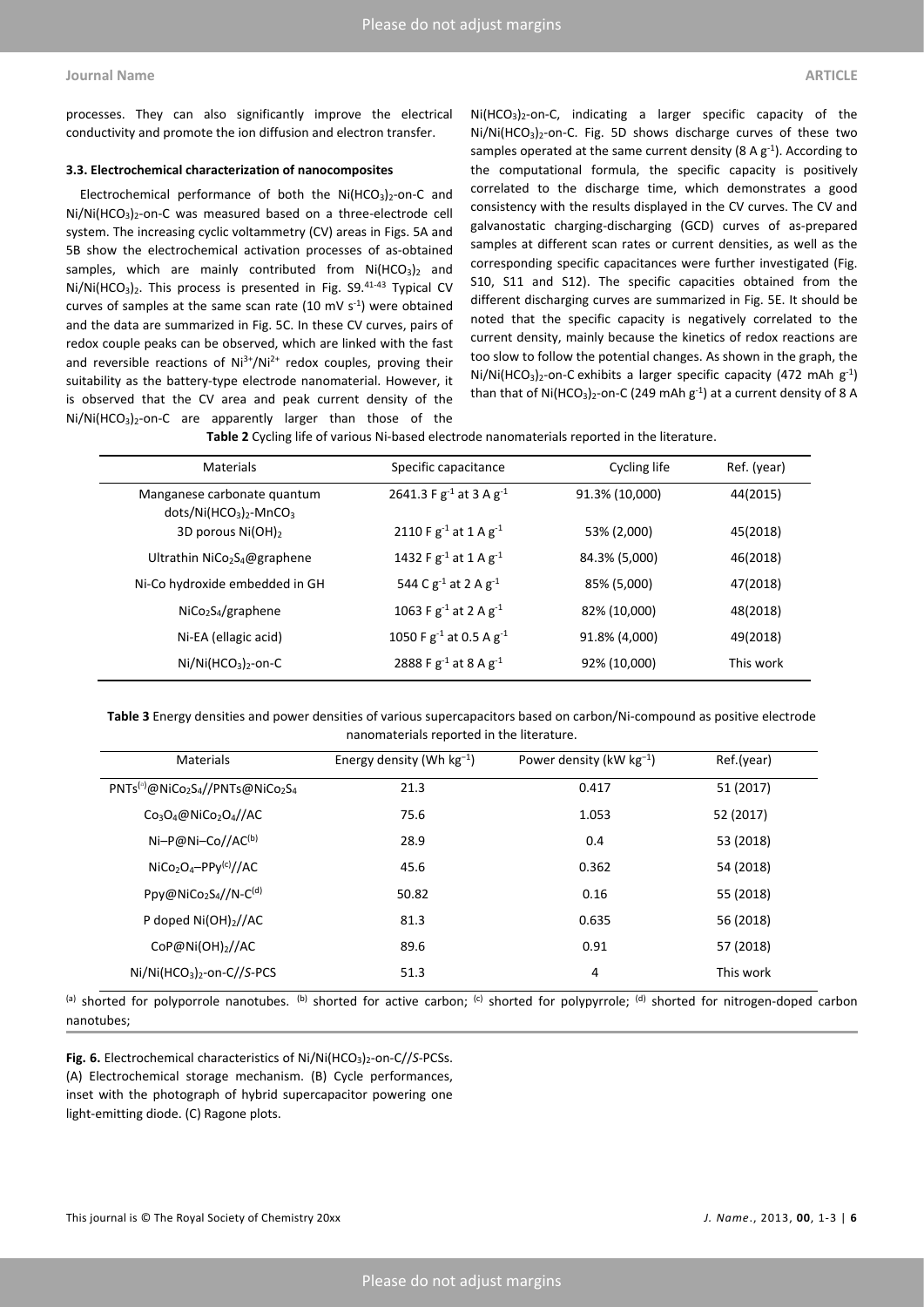

g<sup>-1</sup>, and its specific capacity can still be maintained at 66% at a current density of 32 A  $g^{-1}$ , compared with that at 8 A  $g^{-1}$ , indicating its high rate capability.

Cycle life is one of important parameters for evaluating the nanocomposite to be used as an electrode material, thus the prepared samples were tested at a current density of 10 A  $g^{-1}$  in this study (Fig. 5F). For both two curves, the capacity retentions have not shown any apparent decrease in the initial stage. For the  $Ni(HCO<sub>3</sub>)<sub>2</sub>$ -on-C, it has a 21% decrease after 10,000 cycles, mainly owing to the poor electrical conductivity and slow reaction kinetics of Ni-based nanomaterial in redox reactions. However, the capacity of the Ni/Ni(HCO<sub>3</sub>)<sub>2</sub>-on-C has hardly showed apparent changes and could maintain 92% even after 10,000 cycles, which is mainly attributed to the formation of capacity reservoirs due to the metallic Ni. Moreover, SEM and TEM images of Ni/Ni(HCO<sub>3</sub>)<sub>2</sub>-on-C before and after cycles have been taken (Fig. S13). The Ni/Ni(HCO<sub>3</sub>)<sub>2</sub> nanostructures covered on the S-PCS show minor agglomeration after cycling, but the 3D *S*-PCS backbone maintains the same morphological characteristics with the previous ones, indicating the stability of this nanostructure. Furthermore, the electrical conductivities of the *S*-PCS, Ni(HCO<sub>3</sub>)<sub>2</sub>-on-C and Ni/Ni(HCO<sub>3</sub>)<sub>2</sub>-on-C were characterized using the electrochemical impedance spectroscopy (EIS, see Fig. 5F Inset and Fig. S14). The smaller Rct value for the  $Ni/Ni(HCO<sub>3</sub>)<sub>2</sub>$ -on-C indicates a lower charge-transfer resistance at the interfaces between the electrode and electrolyte. The slope of a linear line at the lower frequency region, ascribed to the Warburg impedance, demonstrates a faster rate of ion diffusion at the interfaces between electrolyte and electrode for the  $Ni/Ni(HCO<sub>3</sub>)<sub>2</sub>$ -on-C than that of the  $Ni(HCO<sub>3</sub>)<sub>2</sub>$ -on-C. The electrochemical performance of  $Ni/Ni(HCO<sub>3</sub>)<sub>2</sub>$ -on-C, which excels at high capacity and has a good cycling capability, is superior to most recently reported carbon/Ni compound materials, as summarized in Table 2.<sup>44-49</sup>

# **3.4. Electrochemical performances of Ni/Ni(HCO3)2-on-C//***S***-PCS supercapacitor**

An asymmetric supercapacitor based on Ni/Ni(HCO<sub>3</sub>)<sub>2</sub>-on-C//S-PCS was fabricated and measured in an aqueous electrolyte of 6 M KOH. The electrochemical mechanisms of positive and negative electrode nanomaterials are exhibited in Fig. 1B and Fig. 6A, which are attributed to Faradic redox reactions and electrostatic accumulation of surface charges, respectively.<sup>50</sup> To obtain the best electrochemical performance, the mass loadings between the two electrodes were calculated according to a charge balance theory.<sup>11</sup> The detailed electrochemical results of both the  $Ni/Ni(HCO<sub>3</sub>)<sub>2</sub>$ -on-C and *S*-PCS are shown in Fig. S10 and S15, respectively. Unlike the symmetrically rectangular shaped CV curves commonly observed in

most of carbon materials, the CV curves of *S*-PCS exhibit a pair of weak redox peaks. This indicates that the capacitance is partially generated by the Faradic redox reactions, due to the oxygen functional groups in the *S*-PCS composite (Fig. S7). In Fig. S16A, the CV curves of the as-fabricated supercapacitor display a rectangle shape together with a pair of weak redox peaks, indicating the existence of hybrid capacitive behaviours of *S*-PCS (non-Faradaic) and  $Ni/Ni(HCO<sub>3</sub>)<sub>2</sub>$ -on-C (Faradaic). Meanwhile, the GCD curves in Fig. S16B show a nearly linear behaviour in the discharge stages, indicating a capacitor-like behaviour of Ni/Ni(HCO<sub>3</sub>)<sub>2</sub>-on-C//S-PCS. The specific capacitance of this asymmetric capacitor, calculated based on the total mass of active materials, reaches a maximum value of 144.4 F  $g^{-1}$  at a current density of 5 A  $g^{-1}$ .

Fig. 6B shows the cycling performance of this fabricated asymmetric capacitor based on GCD curves at a current density of 10 A g<sup>-1</sup>. After 6,000 cycles, the capacitance retention is still 89.6%, indicating a good cycling stability of this asymmetric capacitor. Furthermore, it was used to power a light emitting diode (1.5 V) to show its capability, and the result is shown in inset of Fig. 6B. In addition, the energy storage performance of the  $Ni/Ni(HCO<sub>3</sub>)<sub>2</sub>$ -on-C//*S*-PCS asymmetric supercapacitor was evaluated using the Ragone plot (i.e., the relationship between energy density and power density), and the results are shown in Fig. 6C. It can reach a maximum energy density of 51.3 Wh  $kg<sup>-1</sup>$  at a power density of 4 kW kg<sup>-1</sup>, which is much higher than many of those reported in literature for the hybrid supercapacitors as summarized in Table 3.<sup>51-57</sup> These results clearly demonstrate the high-performance of Ni/Ni(HCO<sub>3</sub>)<sub>2</sub>-on-C//S-PCS asymmetric supercapacitor, indicating its potential practically applications.

### **4. Conclusions**

In conclusion, a novel sea-sponge nanostructure of  $Ni/Ni(HCO<sub>3</sub>)<sub>2</sub>$ on-C has been successfully prepared using a 3D matrix of *S*-PCS to disperse and support triangle  $Ni(HCO<sub>3</sub>)<sub>2</sub>$  nanoflakes followed by partially *in-situ* reduction process to form metallic nanostructured Ni. The 3D-structured conductive *S*-PCS with large specific surface areas ensures the stability of  $Ni/Ni(HCO<sub>3</sub>)<sub>2</sub>$ -on-C in electrochemical reactions, and enable a high specific capacity and a much improved cycle life with 92% capacity retention over 10,000 cycles at a current density of 10 A g<sup>−</sup><sup>1</sup> . The as-fabricated Ni/Ni(HCO3)2-on-C//*S*-PCS asymmetric supercapacitor showed a power density of 4 kW kg<sup>-</sup>  $1$  at an energy density of 51.3 Wh kg $1$  with a capacitance retention of 89.6% over 6,000 cycles. The bioinspired sea-sponge nanostructure has been proved as a good electrode material for the high-performances supercapacitors.

# **Conflicts of interest**

There are no conflicts to declare

#### **Acknowledgements**

This work was financially supported by the National Natural Science Foundation of China (NSFC Nos: 21171130, 51271132, 51072134 and 91122025), and 973 Project of China (No: 2011CB932404), UK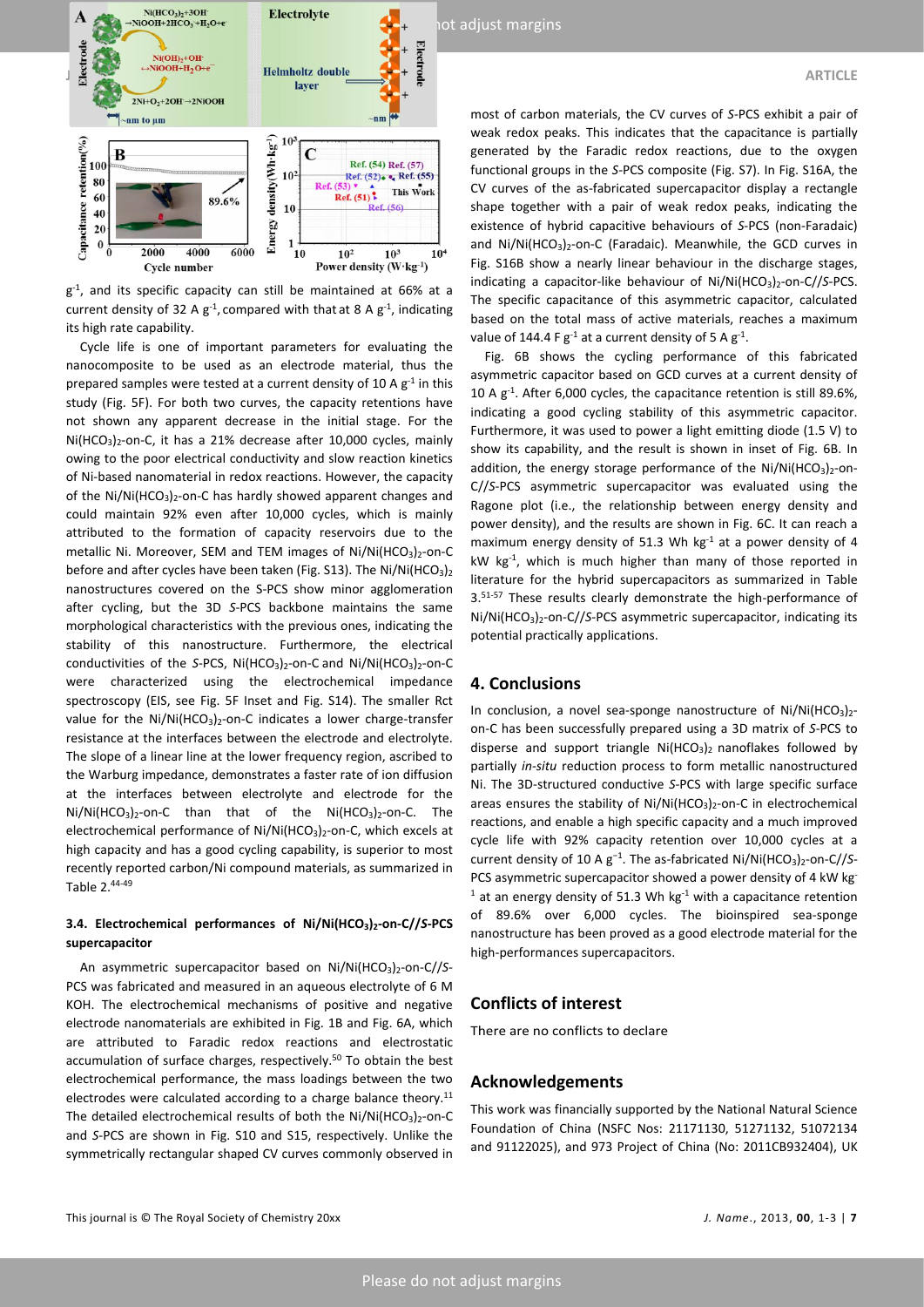Engineering and Physical Sciences Research (EPSRC, EP/P018998/1), Newton Mobility Grant (IE161019) through Royal Society.

### **References**

- [1] B.E. Conway, Electrochemical Supercapacitors: Scientific Fundamentals and Technological Applications. Boston: Springer US, 1999.
- [2] C. Largeot, C. Portet, J. Chmiola, P.L. Taberna, Y. Gogotsi and P. Simon, *J. Am. Chem. Soc.*, 2008, **130**, 2730.
- [3] S.G. Kandalkar, D.S. Dhawale, C.K. Kim and C.D. Lokhande, *Synth. Met.*, 2010, **160**, 1299.
- [4] A.G. Pandolfo and A.F. Hollenkamp, *J. Power Sources*, 2006, **157**, 11.
- [5] V. Augustyn, P. Simon and B. Dunn, *Energy Environ. Sci.*, 2014, **7**, 1597.
- [6] E. Faggioli, P. Rena, V. Danel, X. Andrieu, R. Mallant and H. Kahlen, *J. Power Sources*, 1999, **84**, 261.
- [7] A.S. Arico, P. Bruce, B. Scrosati and J.M. Tarascon, *Nat. Mater.*, 2005, **4**, 366.
- [8] Z.S. Wu, G.M. Zhou, L.C. Yin, W.C. Ren, F. Li and H.M. Cheng, *Nano Energy*, 2012, **1**, 107.
- [9] J. Yan, Q. Wang, T. Wei and Z.J. Fan, *Adv. Energy Mater.*, 2014, **4**, 1300816.
- [10] Z. Wu, X.L. Huang, Z.L. Wang, J.J. Xu and H.G. Wang, *Sci. Rep.*, 2014, **4**, 3669.
- [11] S.P. Chen, Q.N. Wu, M. Wen, C.X. Wang, Q.S. Wu and J.H. Wen, *J. Phys. Chem. C*, 2017, **121**, 9719.
- [12] L. Zhang, X. Yang, F. Zhang, G.K. Long, T.F. Zhang and K. Leng, *J. Am. Chem. Soc.*, 2013, **135**, 5921.
- [13] L. Wei, M. Sevilla, A.B. Fuertes, R. Mokaya and G. Yushin, *Adv. Energy Mater.*, 2011, **1**, 356.
- [14] N. Jha, P. Ramesh, E. Bekyarova, M.E. Itkis and R.C. Haddon, *Adv. Energy Mater.*, 2012, **2**, 438.
- [15] J. Yan, Z.J. Fan, W. Sun, G.Q. Ning, T. Wei and Q. Zhang, *Adv. Funct. Mater.*, 2012, **22**, 2632.
- [16] J. Chen, H.M. Wei, N. Fu, H.J. Chen, G.X. Lan and H.L. Lin, *J. Mater. Sci.*, 2018, **53**, 2137.
- [17] J.G. Wang, H.Z. Liu, H.H. Sun, W. Hua, H.W. Wang and X.R. Liu, *Carbon*, 2018, **127**, 85.
- [18] Z.S. Wu, Y. Sun, Y.Z. Tan, S.B. Yang, X.L. Feng and K. Müllen, *J. Am. Chem. Soc.*, 2012, **134**, 19532.
- [19] W. Yang, W. Yang, L.N. Kong, A.L. Song, X.J. Qin and G.J. Shao, *Carbon*, 2018, **127**, 557.
- [20] X.H. Cao, Y.M. Shi, W.H. Shi, G. Lu, X. Huang and Q.Y. Yan, *Small*, 2011, **7**, 3163.
- [21] X.C. Dong, H. Xu, X.W. Wang, Y.X. Huang, M.B. Chan-Park and H. Zhang, *ACS Nano*, 2012, **6**, 3206.
- [22] Z.N. Li, S. Gadipelli, Y.C. Yang and Z.X. Guo, *Small*, 2017, **13**, 1702474.
- [23] L.F. Chen, Y. Feng, H.W. Liang, Z.Y. Wu and S.H. Yu, *Adv. Energy Mater.*, 2017, **7**, 1700826.
- [24] J.F. Ni and Y. Li, *Adv. Energy Mater.*, 2016, **6**, 1600278.
- [25] S.Q. Chen, X.D. Huang, H. Liu, B. Sun, W.K. Yeoh and K.F. Li, *Adv. Energy Mater.*, 2014, **8**, 1301761.
- [26] S. Rehman, X.X. Gu, K. Khan, N. Mahmood, W.L. Yang and X.X. Huang, *Adv. Energy Mater.*, 2016, **6**, 1502518.
- [27] H. Jiang, P.S. Lee and C.Z. Li, *Energy Environ. Sci.*, 2013, **6**, 41.
- [28] S.E. Skrabalak and K.S. Sulick, *J. Am. Chem. Soc.*, 2006, **128**, 12642.
- [29] J.Y. Ji, L.L. Zhang, H.X. Ji, Y. Li, X. Zhao and X. Bai, *ACS Nano*, 2013, **7**, 6237.
- [30] B. Saravanakumar, S.S. Jayaseelan, M.K. Seo, H.Y. Kim and B.S. Kim, *Nanoscale*, 2017, **9**, 18819.
- [31] H. Fang, J.F. Yang, M. Wen and Q.S. Wu, *Adv. Mater.*, 2018, **30**, 1705698.
- [32] X.X. Zang, Z.Y. Dai, J. Guo, Q.C. Dong, J. Yang and W. Huang, *Nano Res.*, 2016, **9**, 1358.
- [33] J.F. Sun, Z.P. Li, J.Q. Wang, Z.F. Wang, L.Y. Niu and P.W. Gong, *J. Alloys Compd.*, 2013, **581**, 217.
- [34] Q.X. Xia, K.S. Hui, K.N. Hui, S.D. Kim, J.H. Lim and S.Y. Choic, *J. Mater. Chem. A*, 2015, **3**, 22102.
- [35] Y.N. Yan, G. Cheng, P. Wang, D.N. He and R. Chen, *RSC Adv.*, 2014, **4**, 49303.
- [36] S. P Chen, Q. N. Wu, Y. F. Fan, M. Wen, Q. S. Wu, Y. Cui, N. Pinna, *ACS Applied Materials & Interfaces*, 2018, **10**, 19656.
- [37] S. P. Chen, K. Xing, J. H. Wen, M. Wen, Q. S. Wu, *J. Mater. Chem. A*, 2018, **6**, 7631.
- [38] Y. Kuang, G. Feng, P.S. Li, Y.M. Bi, Y.P. Li and X.M. Sun, *Angew. Chem. Int. Ed.*, 2016, **55**, 693.
- [39] M. Z. Cheng, M. Wen, S. Q. Zhou, Q. S. Wu and B. L. Sun, *Inorganic Chemistry*, 2012, **51**, 1495.
- [40] P. Sennu, M. Christy, V. Aravindan, Y.G. Lee, K.S. Nahm and Y.S. Lee, *Chem. Mater.*, 2015, **16**, 5726.
- [41] S. L. Yau, F. R. Fan, T. P, Moffat and A. J. Bard, *J. Phys. Chem.*  1994, **98**, 5493.
- [42] A. S. Adekunle and K. L. Ozoemena, *Electrochimica Acta*, 2008, **53**, 5774.
- [43] J. Jiang, J. P. Liu, W. W. Zhou, J. H. Zhu, X. T. Huang, X. Y. Qi, H. Zhang and T. Yu, *Energy Environ. Sci.*, 2011, **4**, 5000
- [44] Q. X. Xia, K. S. Hui, K. N. Hui, H. Kim, *J. Mater. Chem. A*, 2015, **3**, 22102.
- [45] F. Y. Liu, X. Chu, H. Zhang, B. Zhang, W. Q. Yang, *Electrochimica Acta,* 2018, DOI: 10.1016/j.electacta.2018.02.130.
- [46] F. Yu, Z. Chang, X. H. Yuan, H. X. Wang, Y. P. Wu, *J. Mater. Chem. A,* 2018, DOI:10.1039/C8TA00835C.
- [47] M. Hwang, J. Kang, K. D. Seong, D. K. Kim, X. Z. Jin, W. H. Antink, C. Lee, Y. Z. Piao, *Electrochimica Acta*, 2018, **270**, 156.
- [48] X. Yang, H. Liu, H. Jiang, Z. Q. Sun, Q. Wang, F. Y. Qu, *ChemElectroChem*, 2018, DOI:10.1002/celc.201800302
- [49] J. X. Gou, S. L. Xie and C. G. Liu, *New J. Chem.*, 2018, DOI: 10.1039/C7NJ04663D.
- [50] G.P. Wang, L. Zhang and J.J. Zhang, *Chem. Soc. Rev.*, 2012, **18**, 797.
- [51] J. Zhang, H.J. Guan, Y. Liu, Y.F. Zhao and B. Zhang, *Electrochim. Acta*, 2017, **258**, 182.
- [52] Y. Lu, L. Li, D. Chen and G.Z. Shen, *J. Mater. Chem. A*, 2017, **5**, 24981.
- [53] D.D. Li, Y. Li, Z.Y. Xu, D.W. Wang, T.P. Wang and J. Zhao, *J. Mater. Sci.*, 2018, **53**, 3647.
- [54] S. Liu, C.H. An, X.Y. Chang, H.N. Guo, L. Zang and Y.J. Wang, *J. Mater. Sci.*, 2018, **53**, 2658.
- [55] Y.Y. Zheng, J. Xu, X.S. Yang, Y.J. Zhang, Y.Y. Shang and X.Y. Hu, *Chem. Eng. J.*, 2018, **333**, 111.

This journal is © The Royal Society of Chemistry 20xx *J. Name*., 2013, **00**, 1-3 | **8**